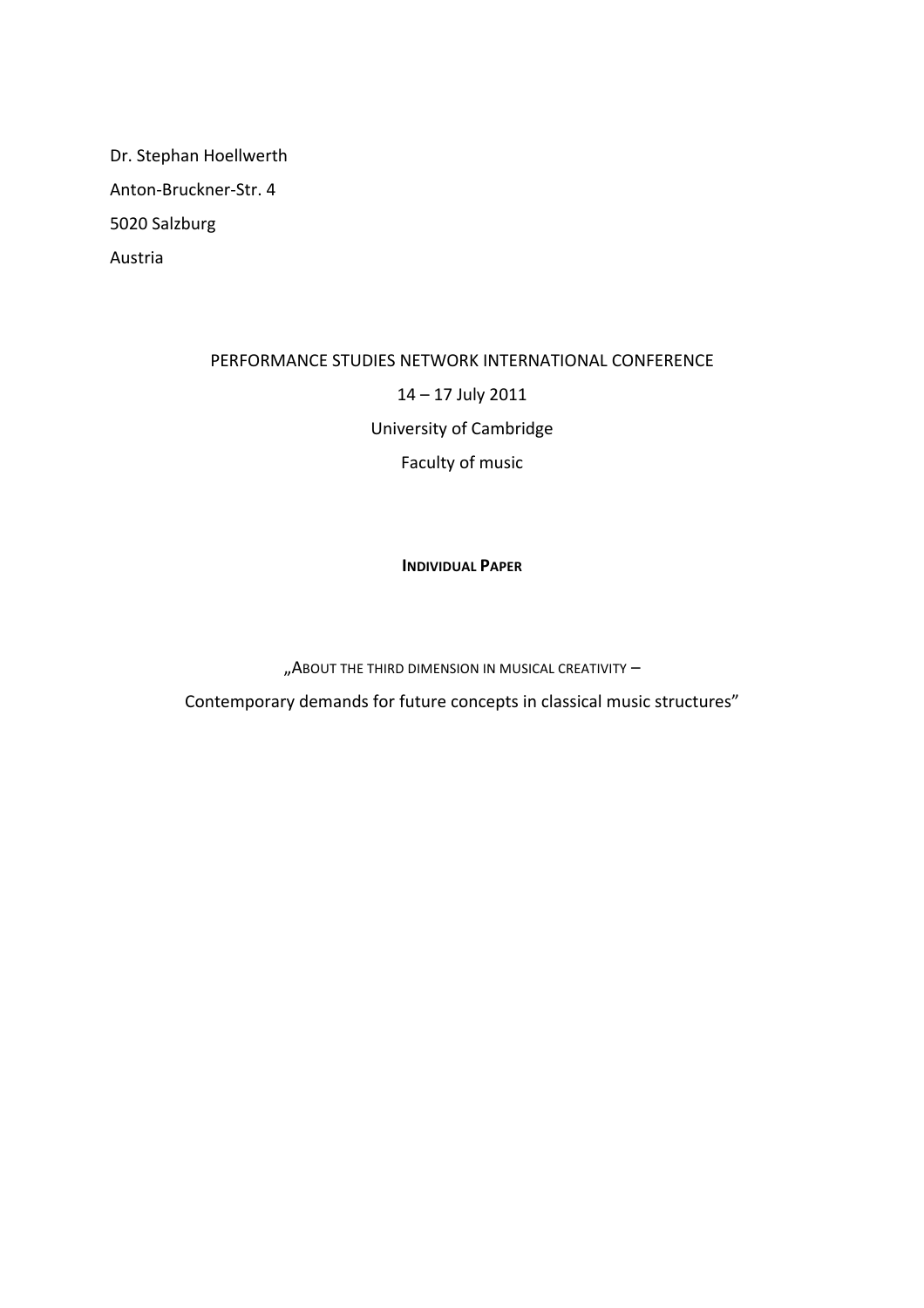## **"ABOUT THE THIRD DIMENSION IN MUSICAL CREATIVITY – Contemporary demands for future concepts in classical music structures"**

If one spoke about musical creativity in former times, one would have primarily thought of the original act of composition, leading to a new piece of music, that did not exist before. This act stands as a "first dimension of musical creativity". But Composition only takes place when there exists a system of symbols which represent ideas in written signs. Doubtlessly the conference in July will come to the result, that the retranslation of sings into sound, which we normally call "interpretation", is also strongly connected with creative acts, which stand as a "second dimension of musical creativity".<sup>1</sup>

That the highly reputable University of Cambridge takes the effort of organizing a conference dealing mainly with this second dimension, is a noble gesture for all practical musicians. It will give self-confidence to those who are normally trained to serve the musical geniuses. On the other hand this certain topic reveals that our focus seems to have gone more and more form the first to the second dimension in general. It has been one of Cambridges most famous professors, Dr. George Steiner, who criticized the lack of originality in contemporary European artistic production.<sup>2</sup> In music we have come to a point, where we do not only lack original creativity, but where we also lack answers to the somehow terrifying question, why we still perform music, that has been invented so many years ago.<sup>3</sup>

If we normally try to justify this more or less back looking perspective, we are used to strain the term "cultural heritage". But as we all know, the European culture has been changing totally within the last 100 years. What shall the word heritage mean in a globalized world and to what traditions shall we stick in an uprooted society?<sup>4</sup> One may object, that there has never been a time before, where more talents have been raised to such a high musical level; where classical music has been more promoted and sold than today. But there has also

<sup>&</sup>lt;sup>1</sup> See also: Höllwerth, Stephan: "Musical Shaping – About a phenomenology of interpretation of tonal music", Peter Lang Verlag, Bern, 2007

<sup>&</sup>lt;sup>2</sup> Steiner, Georg: "Real precences", Faber and Faber, 1989<br><sup>3</sup> Compare: Schweitzer, Albert: "We epigons", C.F.Beck, München, 2005

 $3<sup>4</sup>$  This question is related to aspects of cultural pessimism since the beginning of 20<sup>th</sup> century, that is connected with philosophers like Simmel, Freud, Spengler and Schweitzer.